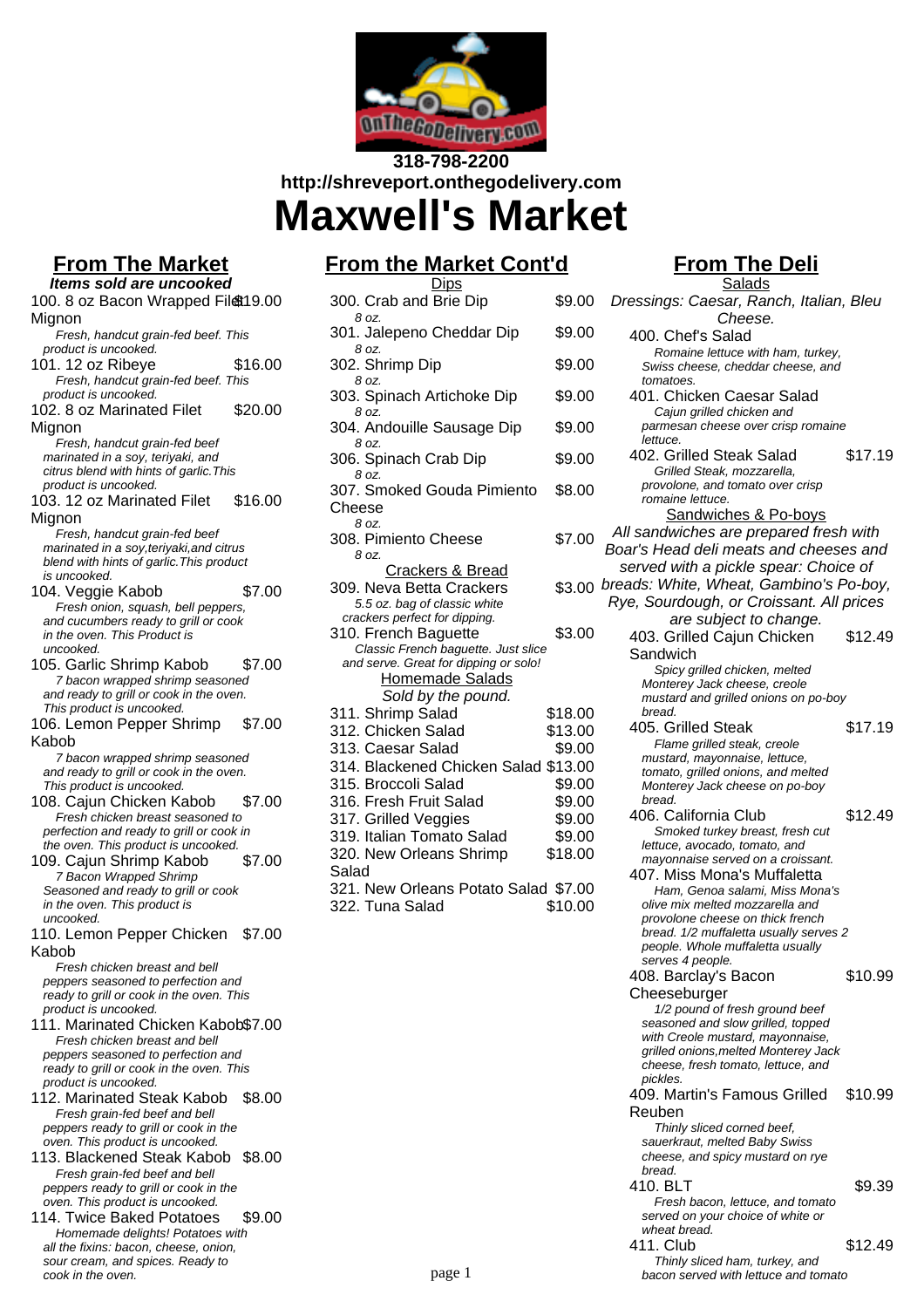### **Party Trays (24 Hour Notice)**

**Small Serves 8-12 Medium Serves 16-20 Large Serves 26-30**

200. Boar's Head Deli Meats Ham, roast beef, turkey, salami, and pastrami served with a savory mustard wine sauce. All deli meats are Boar's Head brand.

201. Boar's Head Cheese A variety of cheddar, Swiss, Smoked pepper, and muenster. All cheeses are Boar's Head brand.

202. Finger Sandwiches A variety of sandwiches including: Ham with cream cheese and scallion spread, roast beef with horseradish sauce, and oven roasted turkey with lettuce, tomato, mayonnaise, and creole mustard served on a French Baguette. Chicken salad, tuna salad, and pimiento cheese also available. Up to 4 selections per tray.

### 203. Mini Muffaletta

Boar's Head brand ham and salami with melted mozzarella and provolone cheeses, and our own olive mix. Served on Gambino's po-boy bread and sliced in 1&1/2 in pieces.

204. Shrimp

Fresh large peeled shrimp served with our own cocktail & remoulade sauces.

205. Marinated Crab Claws Louisiana crab claws served with our own New Orleans style marinade.

206. Fresh Cut Vegetables Fresh, crisp, assorted veggies served with creamy ranch dip.

#### 207. Homemade dip and crackers

Your choice of any of our fresh homemade dips served with Neva-Betta crackers: spinach-crab, shrimp, crab & brie, andouille sausage, or spinach - artichoke dip. Bread bowl not included on the small tray

208. House Salsa

Our own fresh salsa, yellow and blue corn chips, and pickled jalapenos.

209. Fresh Hot Wings Golden fried drummettes served with our rich blue-cheese dip.

210. Mini Meat Pies Golden fried Natchitoches meat pies served with BBQ sauce or ranch dressing.

211. Glazed Pork Loin \$65.00 Fresh, never frozen, pork loin roasted with our in- house pork rub. Thinly sliced and served with barbecue or mustard wine sauce. Serves 10-12.

212. Beef Tenderloin \$150.00 The finest cut of meat roasted medium rare, thinly sliced and served with horseradish cream sauce. Served with fresh baked French bread. Serves 10-12 people.

213. Fresh Cut Fruit Fresh assorted fruits sliced and served with our"Heaven' dip.

214. Fudge Brownies Fudge brownies served with pecans and strawberries.

215. Cheesecake A variety of mini Key Lime, Chocolate swirl, strawberry, and New York style cheesecakes, served with fresh strawberries.

on white or wheat bread. 412. Chicken Salad or Blackened Chicken Salad Sandwich \$9.39 Made fresh and served with lettuce

- and tomato on white or wheat bread. 413. Sliced Deli Sandwich \$10.99 Your choice of any of our fine Boar's Head deli meats on your choice of bread. Choose Ham, turkey, roast beef salami, pastrami, corned beef, or deli chicken breast.
- 414. Sliced Deli Po-Boy \$12.49 Your choice of any of our fine Boar's Head deli meats on your choice of bread. Choose Ham, turkey, roast beef, salami, pastrami, corned beef, or deli chicken breast.
- 415. Barbecue Roast Beef \$14.09 Lean roast beef with barbecue sauce, grilled onions, and Monterey Jack cheese served on hot French bread.
- 416. Ragin' Cajun Pork Po-Boy \$12.49 Spicy Grilled pork with onions, jalapeno peppers, and melted cheese on Po-Boy bread.
- 417. Pimiento Cheese Sandwich \$9.39

Made in house, dressed as you like on your choice of bread.

- 418. Tuna Salad Sandwich \$10.99 Maxwell's own tuna salad, dressed as you like on your choice of bread.
- 419. Shrimp Salad Sandwich \$14.09 Our "New Orleans" shrimp salad, dressed as you like on your choice of bread.
- 420. Fried Shrimp Po-Boy \$14.09 Lightly battered shrimp served with cocktail sauce, tarter sauce, or mayonnaise with lettuce and tomato on po-boy bread.

**Lagniappe** 

423. Chips